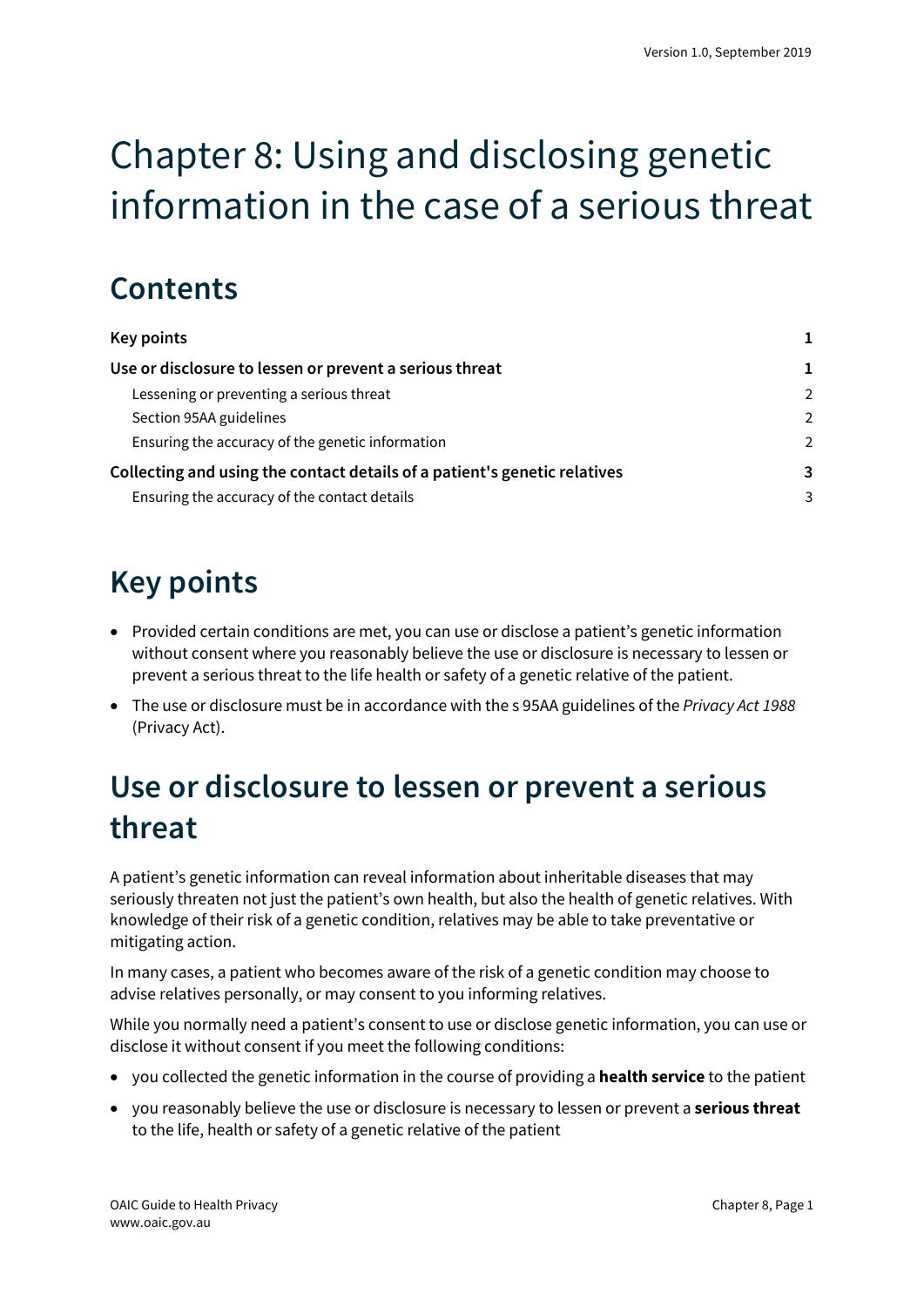- you use or disclose the information in accordance with guidelines issued by the National Health and Medical Research Council and approved by the Information Commissioner under s 95AA of the Privacy Act [\(s 95AA guidelines\)](https://www.legislation.gov.au/Series/F2014L00244)
- where you are disclosing the information, you disclose it to a genetic relative of the patient.

A genetic relative is an individual who is related to the patient by blood, such as a patient's sibling, parent or descendant.

#### <span id="page-1-0"></span>Lessening or preventing a serious threat

You can only use or disclose a patient's genetic information without consent if yo[u reasonably](https://www.oaic.gov.au/privacy/australian-privacy-principles-guidelines/chapter-b-key-concepts/#reasonably-believes)  [believe](https://www.oaic.gov.au/privacy/australian-privacy-principles-guidelines/chapter-b-key-concepts/#reasonably-believes) that the use or disclosure i[s necessary](https://www.oaic.gov.au/privacy/australian-privacy-principles-guidelines/chapter-b-key-concepts/#reasonably-necessary-and-necessary) to lessen or prevent a serious threat to the life, health or safety of a genetic relative of the patient.

You must have a reasonable basis for your belief, and you must be able to justify it. The test is what a reasonable person, who is properly informed, would believe in the circumstances.

When deciding whether a threat is serious, you should consider both the likelihood of it occurring and the severity of the resulting harm if it materialises. A threat that may have dire consequences but is highly unlikely to occur would not normally be a serious threat. However, a potentially harmful threat that is likely to occur but at an uncertain time (such as a genetic mutation that increases the risk of developing a certain cancer), may be a serious threat that can be lessened or prevented by disclosing the threat to the relative.

#### <span id="page-1-1"></span>Section 95AA guidelines

If you are considering using or disclosing genetic information without consent, you must do so in accordance with th[e s 95AA guidelines.](https://www.legislation.gov.au/Series/F2014L00244) These legally binding guidelines are issued by the National Health and Medical Research Council and approved by the Australian Information Commissioner.

The guidelines require you to take reasonable steps to obtain the patient's consent for the use or disclosure of genetic information before you proceed to use or disclose it without consent (see Guideline 3.2.3).

In addition, the guidelines outline the factors you should consider when determining if a use or disclosure of genetic information is necessary to lessen or prevent a serious threat to the life, health or safety of a patient's genetic relatives. They also provide guidance on matters such as good ethical practice, what to do when the patient or genetic relative is a child, contacting relatives, and the scope of information that is provided to relatives.

### <span id="page-1-2"></span>Ensuring the accuracy of the genetic information

Before using or disclosing genetic information, you should take reasonable steps to ensure that the genetic information is accurate, up-to-date, complete and relevant, having regard to the purpose of the use or disclosure. In some circumstances, it might be reasonable to take no steps, for example, where you have good reason to believe that the source of the information is reliable.